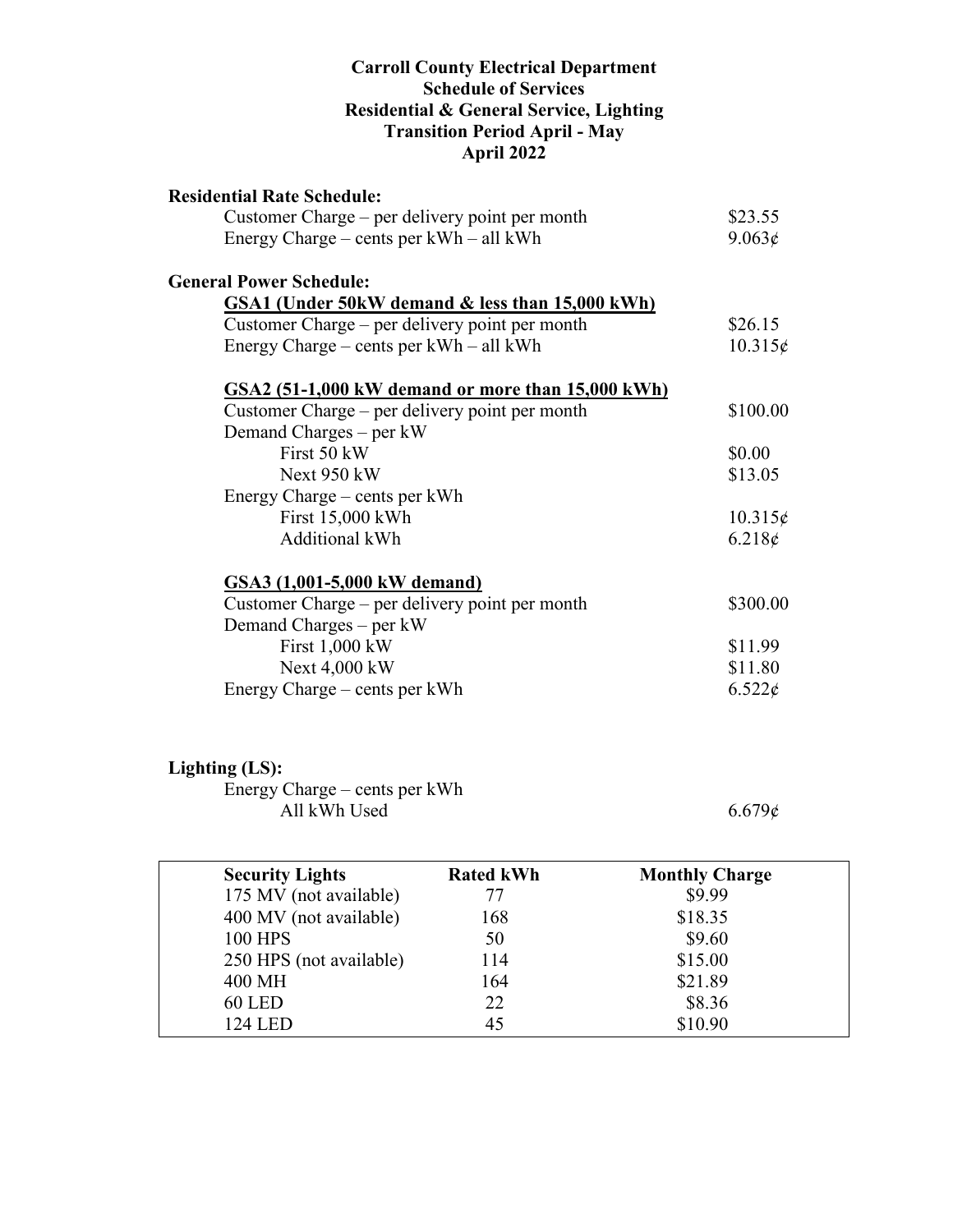#### **Carroll County Electrical Department Schedule of Services Manufacturing Service Rate Transition Period April – May April 2022**

### **General Service Time-of-Use Rates**

| GSB (5,001-15,000 kW demand)                   |                         |
|------------------------------------------------|-------------------------|
| Customer Charge – per delivery point per month | \$1,500.00              |
| Administrative Charge                          | \$350.00                |
| Demand Charges – per kW                        |                         |
| OnPeak KW                                      | \$9.90                  |
| Maximum KW                                     | \$5.21                  |
| <b>Excess over Contract KW</b>                 | \$9.90                  |
| Energy Charge – cents per kWh                  |                         |
| OnPeak kWh                                     | $6.340\epsilon$         |
| OffPeak kWh - First 200 Hours                  | $6.340\epsilon$         |
| OffPeak kWh - Next 200 Hours                   | 2.914¢                  |
| OffPeak kWh - Additional Hours                 | 2.573¢                  |
| <u>GSC (15,001-25,000 kW demand)</u>           |                         |
| Customer Charge – per delivery point per month | \$1,500.00              |
| Administrative Charge                          | \$350.00                |
| Demand Charges - per kW                        |                         |
| OnPeak KW                                      | \$9.90                  |
| Maximum KW                                     | \$4.70                  |
| <b>Excess over Contract KW</b>                 | \$9.90                  |
| Energy Charge – cents per kWh                  |                         |
| OnPeak kWh                                     | $6.340\phi$             |
| OffPeak kWh – First 200 Hours use of Demand    | $6.340\epsilon$         |
| OffPeak kWh – Next 200 Hours use of Demand     | 2.914¢                  |
| OffPeak kWh – Additional Hours use of Demand   | 2.573¢                  |
| GSD (25,001 kW demand and greater)             |                         |
| Customer Charge – per delivery point per month | \$1,500.00              |
| <b>Administrative Charge</b>                   | \$350.00                |
| Demand Charges – per kW                        |                         |
| OnPeak KW                                      | \$9.90                  |
| Maximum KW                                     | \$4.59                  |
| <b>Excess over Contract KW</b>                 | \$9.90                  |
| Energy Charge – cents per kWh                  |                         |
| OnPeak kWh                                     | $6.340\phi$             |
| OffPeak kWh – First 200 Hours use of Demand    | $6.340\epsilon$         |
| OffPeak kWh - Next 200 Hours use of Demand     | $2.800\text{\textless}$ |
| OffPeak kWh – Additional Hours use of Demand   | 2.573¢                  |